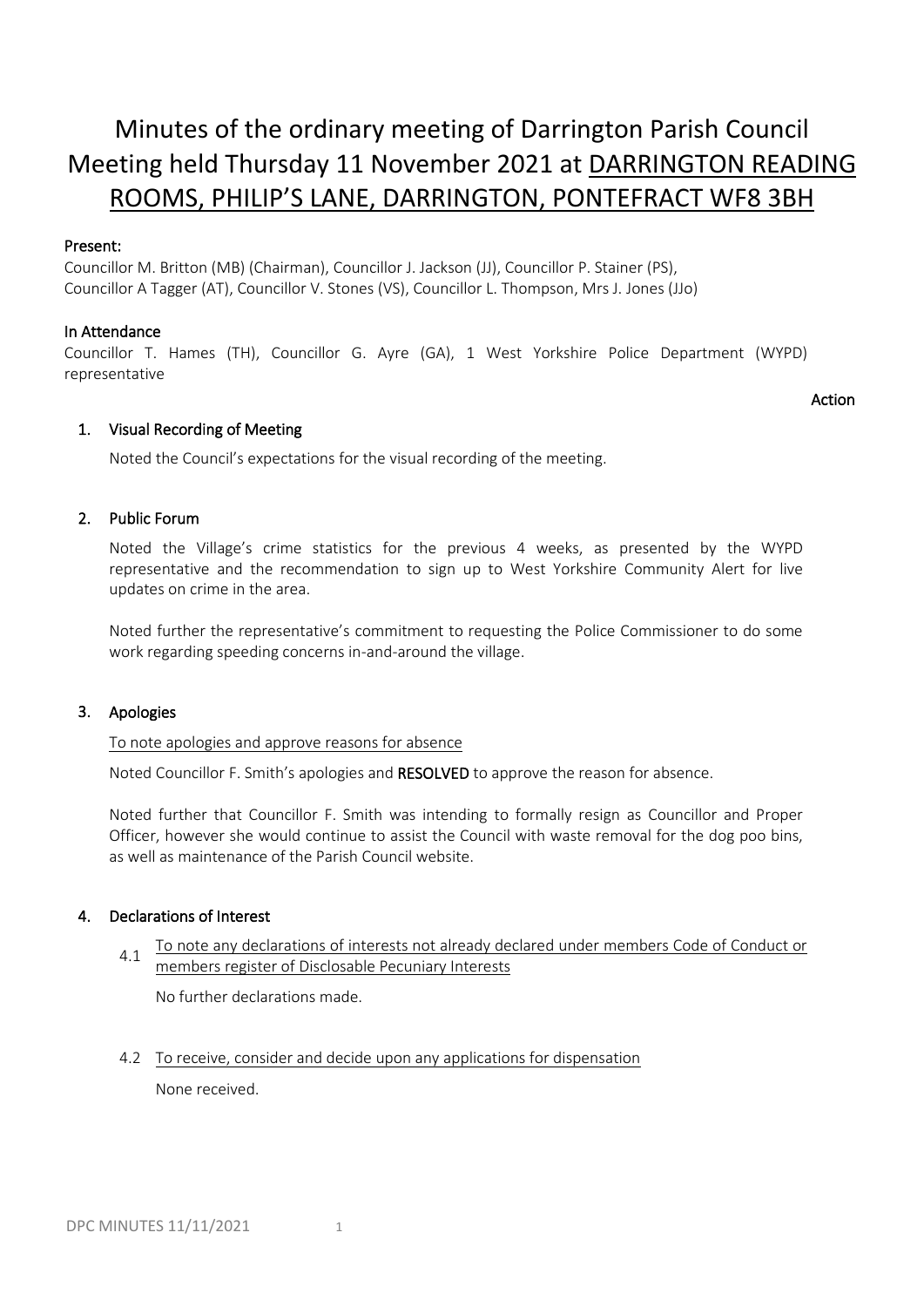## 5. Minutes of Previous Meeting

To Approve minutes of the ordinary meeting of Darrington Parish Council held on 14 October 2021

RESOLVED to approve said minutes as a true and accurate record of the ordinary meeting held on 14 October 2021.

## 6. To receive information on the following ongoing issues:

6.1 To receive confirmation of Counsellor F. Smith's signing of the minutes of the meeting held on 9 September 2021

RESOLVED to follow up with Counsellor F. Smith's original signed minutes from the previous JJo meeting and provide same to Counsellor P. Stainer.

## 6.2 To receive feedback relating to the speed surveys

RESOLVED to request Councillor F. Smith to resend the results of the speed survey to VS Councillor V. Stones, for further investigation.

## 6.3 To receive feedback on the follow up of receipt of additional information relating to Darrington crime statistics

RESOLVED that no further action is required.

## 6.4 To receive feedback on request for collective engagement on planning applications with surrounding parish councils

RESOLVED that no further action is required.

## 6.5 To receive feedback regarding cutting back of overgrowth near Tithe Barn

RESOLVED that Councillor L. Thompson would investigate the ordering and arranging delivery for 2 Tonne of limestone chippings to the Tithe Barn, up to a budget limit of £300. LT

RESOLVED further that Councillor M. Britton would liaise with the necessary party to ensure MB that any permission required in this respect, could be obtained.

RESOLVED that Councillor A. Tagger would provide details of a service provider that could AT chop down and chip trees at a reasonable price.

6.6 To receive feedback regarding engagement with community to get involved in West Yorkshire Police and Crime Plan Consultation

RESOLVED that no further action is required.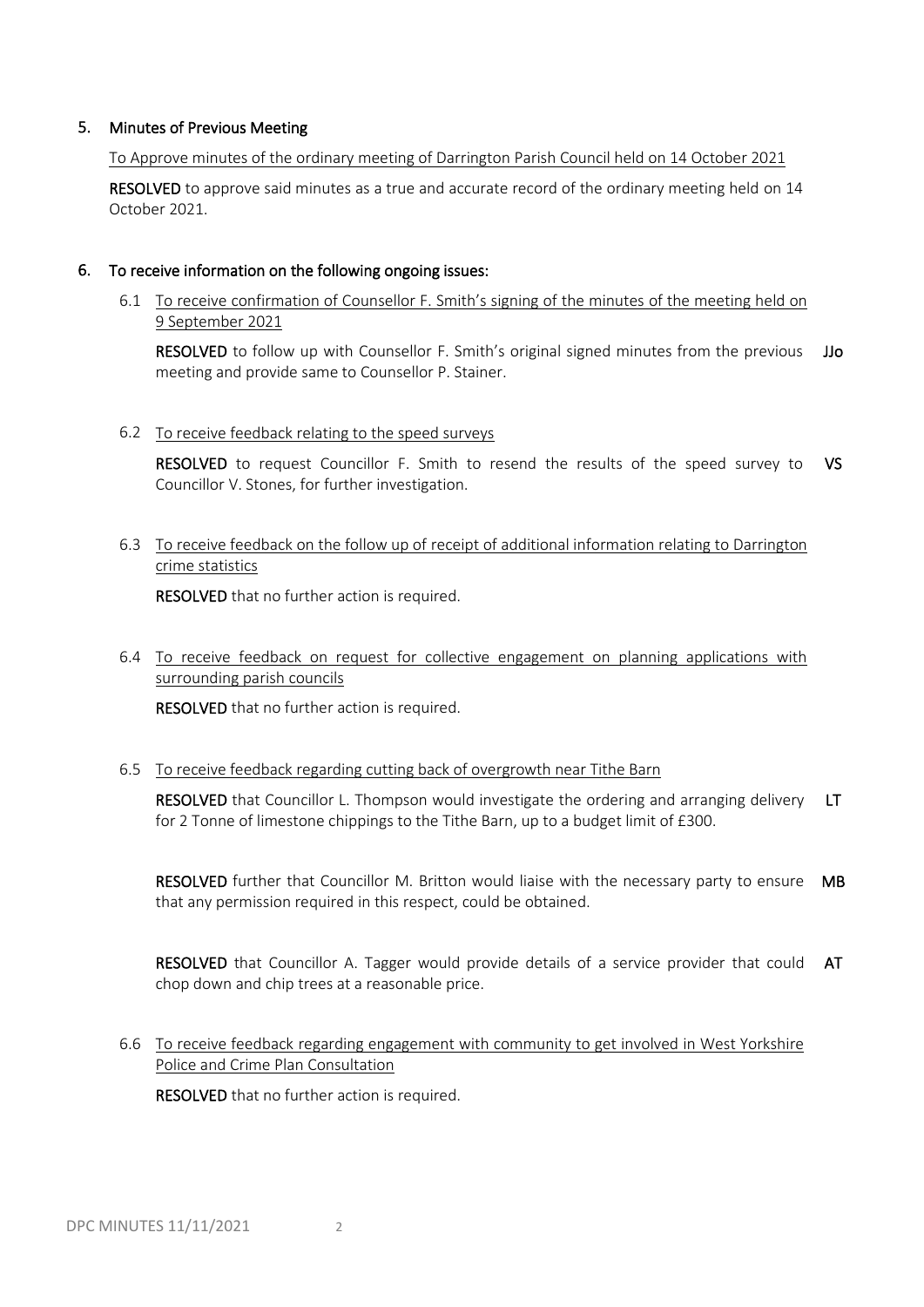- 6.7 To note feedback provided to Wentbridge residents regarding concerns raised RESOLVED that no further action is required.
- 6.8 To receive feedback regarding re-painting of village lamp posts by Wakefield Council RESOLVED that no further action is required.
- 6.9 To note feedback regarding attendance at monthly YLCA Wakefield branch meeting RESOLVED to advise YLCA that a Councillor would attend these meetings as-and-when JJo possible.
- 6.10 To receive feedback in respect of planning application for land adjacent to Darrington Hall RESOLVED that no further action is required.
- 6.11 To note feedback provided in respect of YLCA's planning training courses RESOLVED that no further action is required.
- 6.12 To receive feedback regarding progress with newsletter

RESOLVED to approve the Chairman's report for inclusion in the Darrington Parish Council newsletter.

RESOLVED further to email the report to Councillor V. Stones for inclusion in the newsletter. MB

## 6.13 To receive feedback in respect of timelines and protocols for appointment of a new Chairman and RFO

RESOLVED that no further action is required.

6.14 To decide upon administrative service contract for Pink Spaghetti PA Services

RESOLVED to investigate options for the employment of a Parish Council clerk and a JJo Responsible Financial Officer (RFO).

NOTED that provisions would need to be made in respect of the replacement of Councillor P. Stainer and Councillor M. Britton as authorised signatories on the Council's bank account.

6.15 To receive feedback in respect of Christmas tree order and installation

NOTED that 2 Christmas trees had been ordered.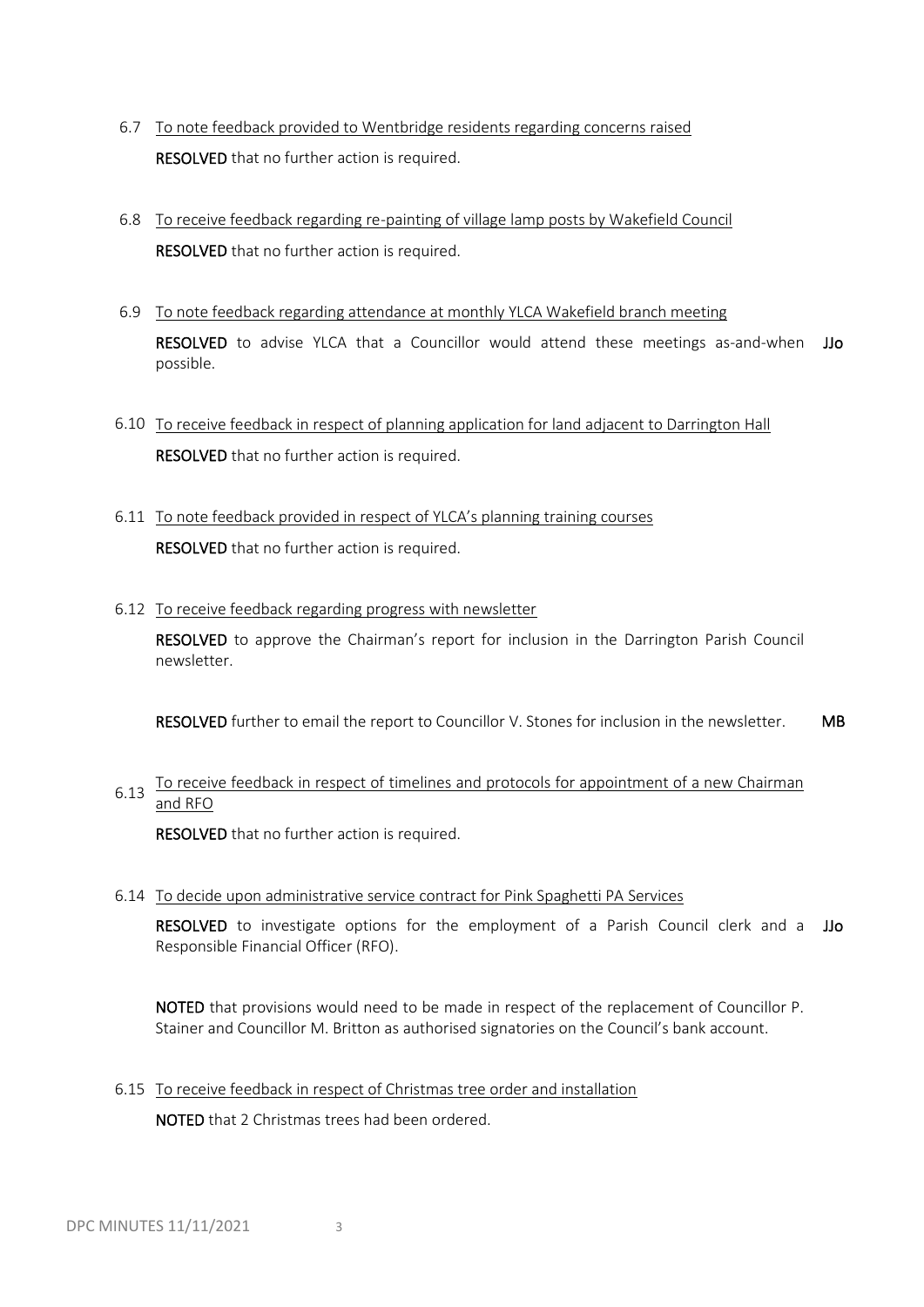RESOLVED that the Christmas trees would be put up at 10h00 on Saturday, 27 November 2021.

RESOLVED further that Councillor V. Stones would notify the service provider of the required delivery date and that Councillor M. Britton would arrange for assistance with getting the MB Christmas lights up. VS

6.16 To receive feedback regarding winter planters

RESOLVED that no further action is required.

- 6.17 To receive feedback regarding communication to Wakefield Cllr. G. Ayre in respect of the request of assistance with regular clearing of the dog poo bins RESOLVED that no further action is required.
- 6.18 To note feedback regarding notification to "The Dog Poo Fairy" RESOLVED that no further action is required.

## 7. Correspondence

7.1 To note planned Community Governance Review by Wakefield Council

NOTED the planned Community Governance Review during 2022/2023, further details of which will be communicated in due course.

7.2 To note correspondence from Wakefield Council regarding attachments to street lighting columns

NOTED that the village has an agreement with the Council, confirming that the Council is liable for maintenance (in perpetuity) and cost thereof, of the village street lights.

RESOLVED that Councillor A. Tagger would provide Mrs J. Jones with such correspondence AT relating to the liability

- 7.3 To note correspondence received after publication of agenda
	- 7.3.1 Closure of A1 Darrington interchange for road maintenance

NOTED that the A1 Darrington interchange would be partially closed for road maintenance, commencing Monday 22 November 2021 for approximately 7 weeks.

Further **NOTED** the expected impact on the village and its residents.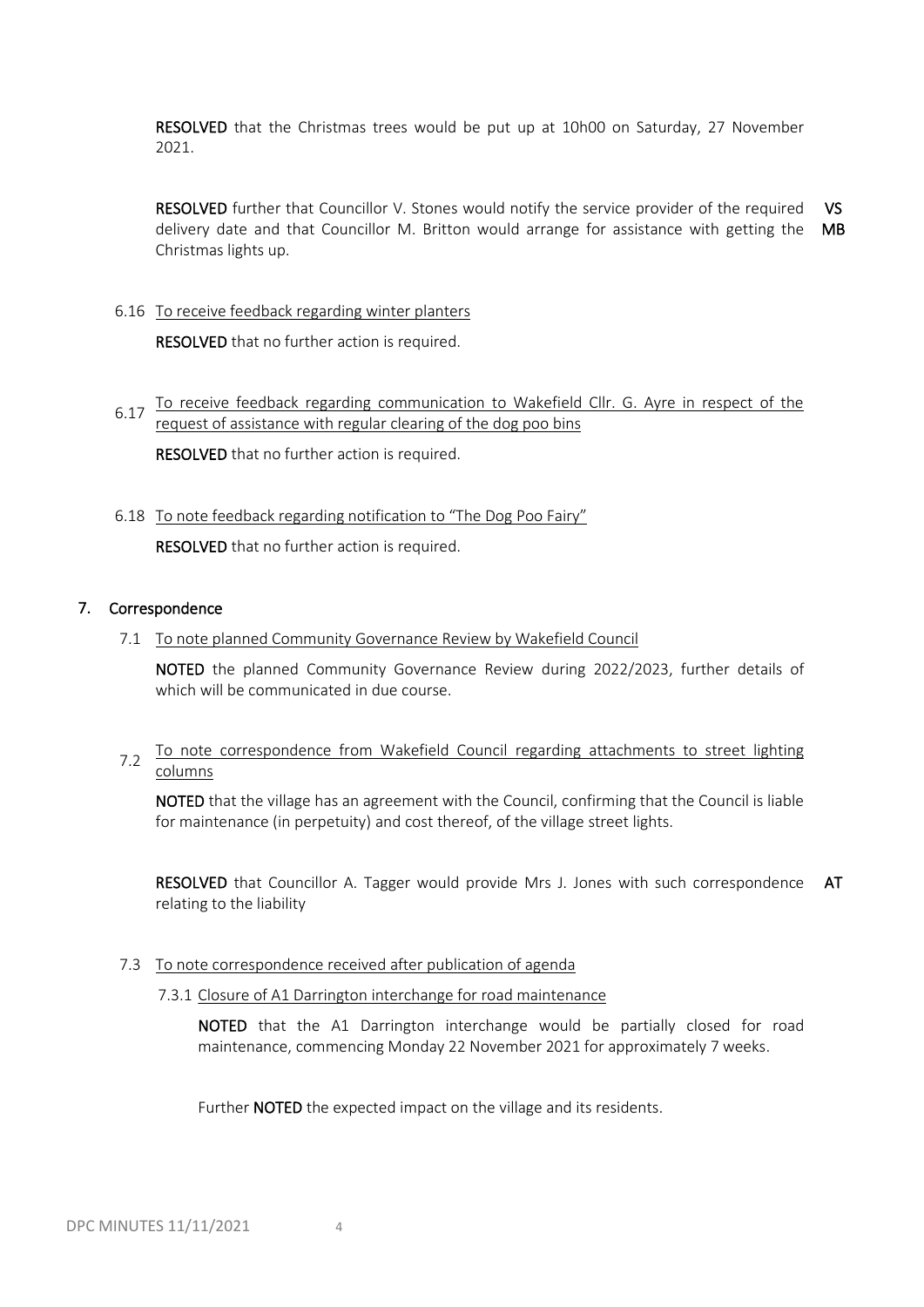#### 7.3.2 Additional garden waste removal date

NOTED the additional garden waste removal data which was being provided by Wakefield Council in preparation for pre-Winter garden clean-ups.

#### 8. Finance

#### 8.1 To note payments made during October 2021

| Date<br><b>Approved</b> | Item    | Payment<br><b>Method</b> | Payee                          | Reason                                 | Amount   | <b>VAT</b>               |
|-------------------------|---------|--------------------------|--------------------------------|----------------------------------------|----------|--------------------------|
| 14.10.21                | 39-2122 |                          | Cheque 884 Richard Hirst       | Underpayment for dog poop signs        | 6.66     | ۰                        |
| 14, 10, 21              | 40-2122 |                          | Cheque 885 Knavesmire Building | Fitting of five benches in the village | 726.00   | 121.00                   |
| 14.10.21                | 41-2122 | Cheque 886 PM Stainer    |                                | <b>Printer ink</b>                     | 26.99    | 4.50                     |
| 14.10.21                | 42-2122 | Cheque 887 PM Stainer    |                                | 2 330 litre compost converter bins     | 49.99    | 8.33                     |
| 14.10.21                | 43-2122 | Cheque 888 F Smith       |                                | Expenses for emptying dog waste bins   | 20.00    | $\overline{\phantom{a}}$ |
| 14.10.21                | 44-2122 |                          | Cheque 889 Pink Spaghetti      | Preparation of minutes                 | 220.20   |                          |
| 14.10.21                | 45-2122 | Cheque 890 F Smith       |                                | Leaving present for village shop owner | 22.46    | ۰                        |
| 14.10.21                | 46-2122 | Cheque 891 D Dyas        |                                | Gardening / maintenance                | 64.00    | ٠                        |
|                         |         |                          |                                | ΤΟΤΑΙ                                  | 1.136.30 | 133.83                   |

#### 8.2 To approve payments for November 2021

| Date<br><b>Approved</b> | <b>Item</b> | Payment<br><b>Method</b> | Payee                             | Reason                                   | <b>Amount</b> | <b>VAT</b>               |
|-------------------------|-------------|--------------------------|-----------------------------------|------------------------------------------|---------------|--------------------------|
| 11.11.21                | 47-2122     |                          | Cheque 892 Avril Jackson          | Gardening maintenance - Plants           | 76.50         | $\overline{\phantom{a}}$ |
| 11.11.21                | 48-2122     |                          | Cheque 893 Vera Stones            | Leaving present for village shop owner   | 8.00          | ٠                        |
| 11.11.21                | 49-2122     |                          | Cheque 894 Fiona Smith            | Collapsible trolley for emptying poo bin | 20.00         |                          |
| 11.11.21                |             |                          | 50-2122 Cheque 895 Pink Spaghetti | Preparation of minutes and clerk duties  | 326.40        |                          |
| 11.11.21                | 51-2122     | Cheque 896 D Dyas        |                                   | Gardening/maintenance                    | 208.00        | ۰                        |
| 11.11.21                | 52-2122     |                          | Cheque 897 First Impressions      | Winter flower beds and planters          | 1,340.40      | 223.40                   |
|                         |             |                          |                                   | TOTAL                                    | 1.979.30      | 223.40                   |

NOTED no income during October and closing balance on 31 October 2021 of £25 779.22.

RESOLVED to settle all above accounts with immediate effect.

RESOLVED further to approve the bank reconciliation statement to 31 October 2021 and fullyear forecast to the end of the financial year.

RESOLVED to liaise with Nick Dyas regarding maintenance of the Tithe Barn during the Winter period. **JJ** 

#### 9. To consider planning applications received

9.1 Darrington Parish Council considered the under-mentioned applications, received from Wakefield Council and reached the decision shown:

| <b>CYC Reference</b> | Address/Description                                                                | Darrington Parish Council Decision |  |
|----------------------|------------------------------------------------------------------------------------|------------------------------------|--|
| 21/02089/FUL         | 5 Hillcroft Close - Use of Annex as an<br><b>RESOLVED</b> to object on the grounds |                                    |  |
|                      | independent dwelling                                                               | of loss of amenity and safety      |  |
|                      | Grove Hall Farm - Conversion of agricultural                                       | RESOLVED that there would be no    |  |
| 21/02629/COUQ        | barns to 5 x 2-bed dwelling houses and                                             | objection lodged                   |  |
|                      | associated alterations at Grove Hall Farm.                                         |                                    |  |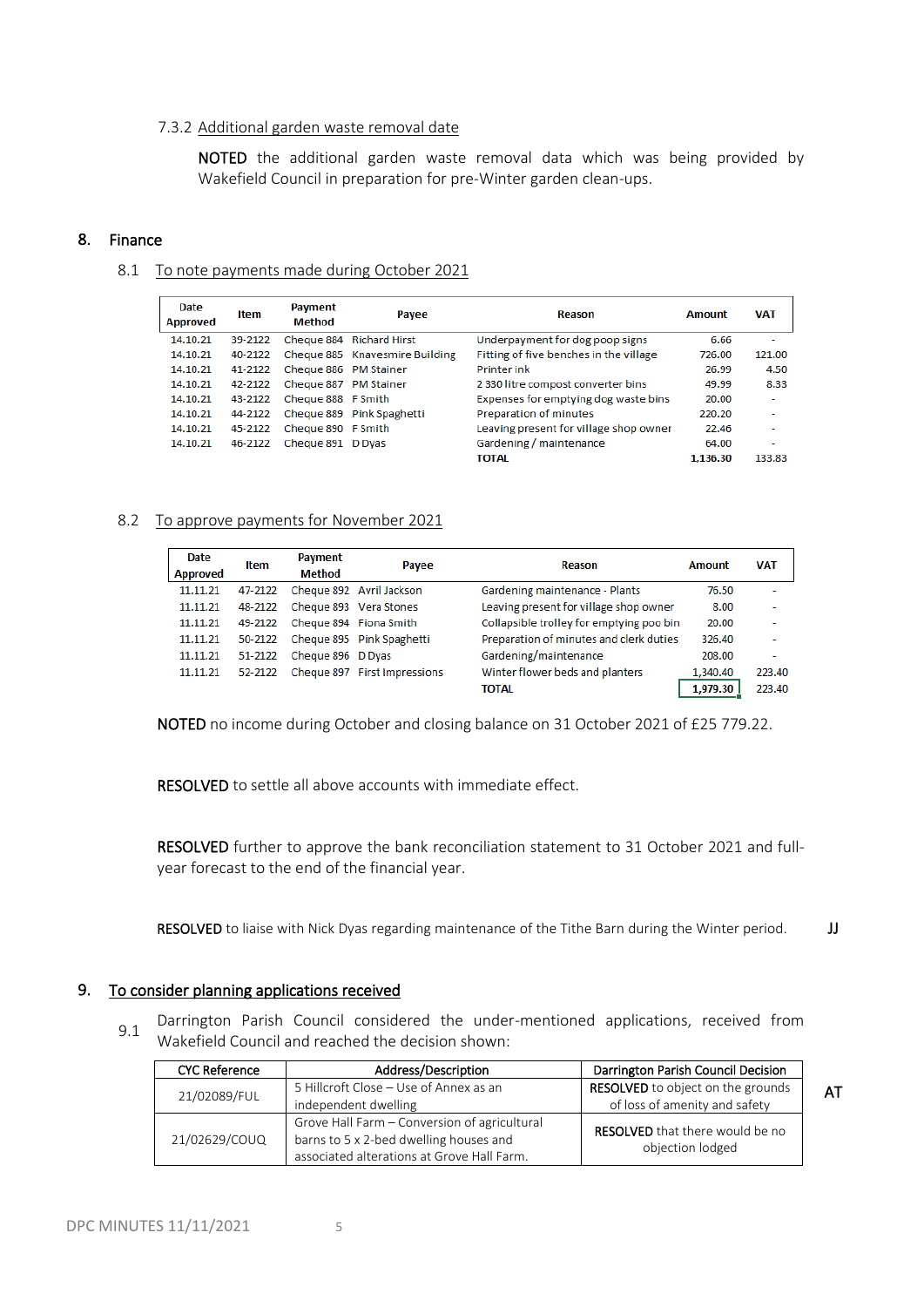## 10. To receive information on finalised planning applications

| <b>CYC Reference</b> | Address/Description                                           | Darrington Parish Council Decision |
|----------------------|---------------------------------------------------------------|------------------------------------|
| 21/02098/FUL         | 2 Park Close – Single Storey Extension and<br>Desking to Rear | Approved – No decision required    |

## 11. Reports – School, Police, Gardening Club, Village Field, Newsletter

#### 11.1 To consider school report

NOTED that the school had invited the village residents to Christmas carol singing on 1 December 2021 at Tithe Barn, and that hot drinks and mince pies will be available.

#### 11.2 To consider police report

Nothing to report.

## 11.3 To consider gardening club report

NOTED a good meeting held and that the club was going strong.

## 11.4 To consider village field report

NOTED a complaint received from residents regarding dogs being allowed off-leash, on the field

## 11.5 To consider the newsletter report

NOTED that the newsletter was ready to be distributed on the planned date.

RESOLVED to arrange a Christmas coffee morning on 16 December at The Reading Rooms and VS to communicate same in the newsletter.

## 12. Governance matters

## 12.1 To receive information and make decision in respect of Publication Scheme

RESOLVED to approve the Council Filming Policy and publish same on the website. LT

RESOLVED further to carry over the finalisation of the Publication Scheme until a new Proper Officer has been appointed. JJo

12.2 To receive information and decide upon next steps for governance adherence

RESOLVED to carry forward to the next meeting. The next meeting of the state of the state of the state of the next meeting.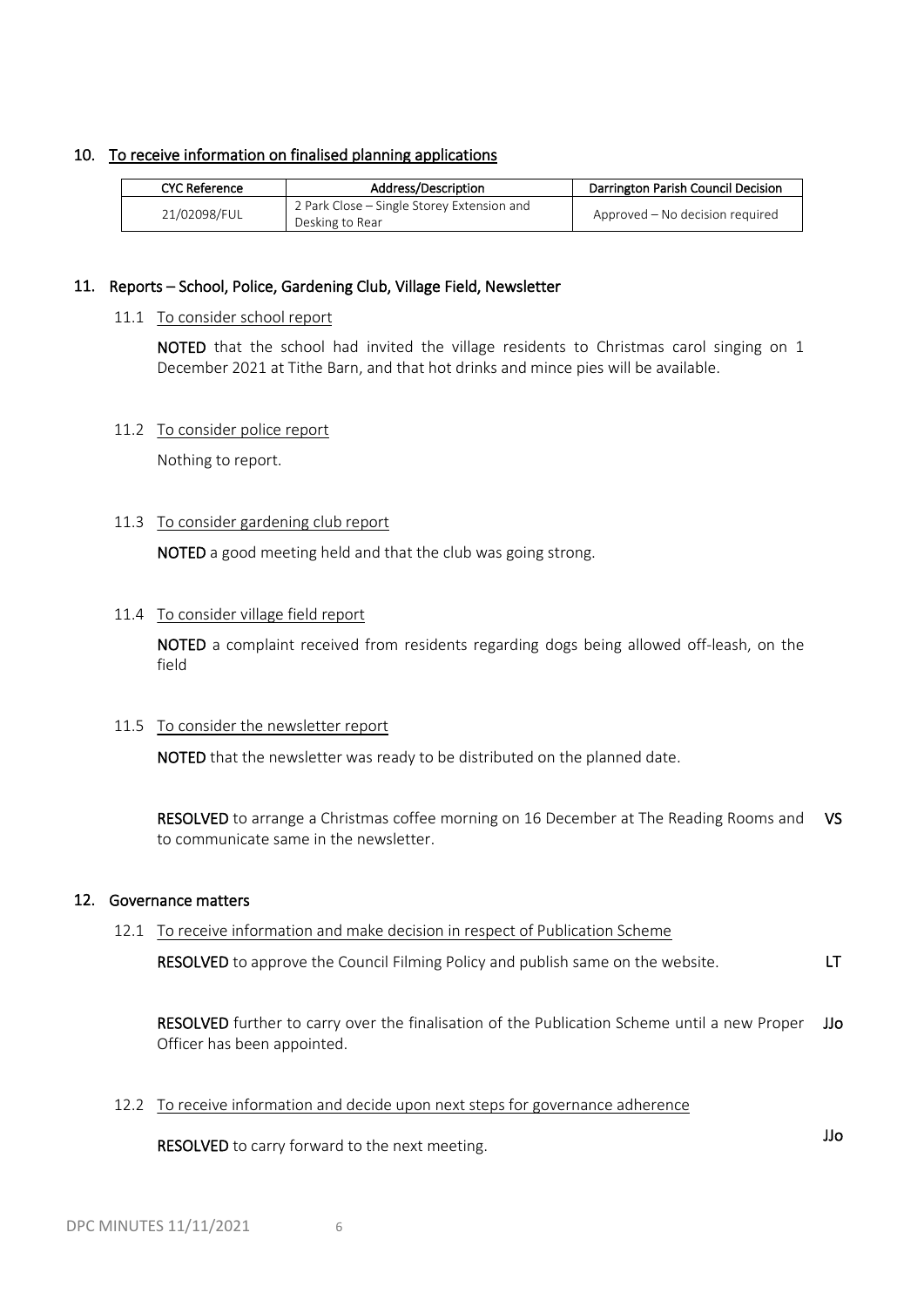## 13. Matters requested by Councillors

13.1 To consider and decide upon request for mandatory yellow notices for planning applications

RESOLVED to request Tony Hames to assist with communicating to Wakefield Council that the VS Council wants yellow notices put up around the village for all planning applications.

13.2 To consider and decide upon attendance at YLCA planning training

RESOLVED that no further action is required.

## 13.3 To consider and decide upon Queen's Jubilee planning

RESOLVED to carry forward to the following meeting. The same state of the state of the state of the state of the state of the state of the state of the state of the state of the state of the state of the state of the state

 13.4 To consider and decide upon next steps for budget/precept planning RESOLVED to approve a budget increase request of 5% and 10%.

## 13.5 To note concerns raised by residents regarding near misses at Marlpit Lane / Beech Crescent intersection

NOTED the concern raised by residents and RESOLVED that this is not in the remit of the Parish Council, but rather of Wakefield Council.

RESOLVED further that the Council has no objection to residents placing signs at the location.

- 13.6 To consider and decide upon action plan to publicise the upcoming changes to the Parish Council structure and the request for resident participation in the Council RESOLVED that no further action is required.
- 13.7 To consider alternatives for allocation of RFO responsibilities RESOLVED that no further action is required.
- 13.8 To consider and decide upon outsourced administration arrangements and reimbursement RESOLVED that no further action is required.

## 14. Matters for inclusion on the agenda for the next meeting

RESOLVED to include the following items on the following month's agenda:

- Appointment of a new Proper Officer
- The Queen's Jubilee

Jo

RESOLVED to liaise with Councillor F. Smith in respect of the Proper Officer appointment. JJo